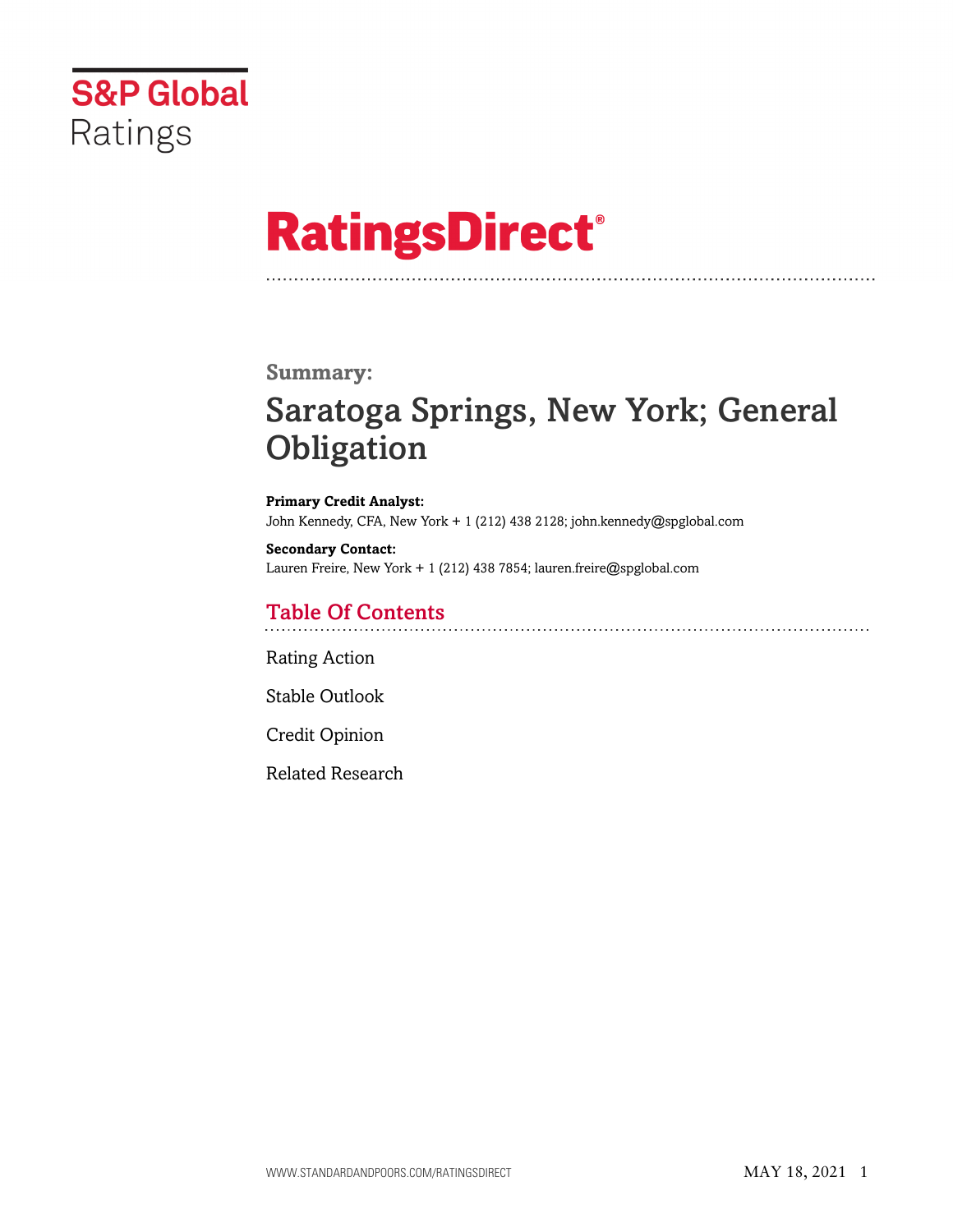# **Summary:** Saratoga Springs, New York; General Obligation

| <b>Credit Profile</b>                                                         |                 |                 |
|-------------------------------------------------------------------------------|-----------------|-----------------|
| US\$6.168 mil GO pub imp (serial) bnds ser 2021 dtd 06/17/2021 due 06/15/2051 |                 |                 |
| Long Term Rating                                                              | $AA + /$ Stable | <b>New</b>      |
| Saratoga Springs GO                                                           |                 |                 |
| Long Term Rating                                                              | $AA + /$ Stable | Outlook Revised |

# <span id="page-1-0"></span>Rating Action

S&P Global Ratings revised its outlook to stable from negative and affirmed its 'AA+' rating on Saratoga Springs, N.Y.'s general obligation (GO) long-term debt. At the same time, we assigned our 'AA+' long-term rating to the city's \$6.168 million series 2021 GO public improvement bonds. The outlook is stable.

The outlook revision reflects our view that Saratoga Springs has been able to absorb the economic and financial costs of the past year while still maintaining its very strong credit quality. Additionally, forward-looking estimates for the current year and near future are balanced-to-positive. Unaudited regulatory update documents show the city's available fund balance declined in 2020 by approximately \$2.4 million but remained near 25% of expenditures, which we consider very strong. Positive budget-to-actual trends for 2021 revenues support our view that performance is likely to remain near break-even in the near term. Housing activity in the city has been robust, sales taxes have rebounded, and major tourist attractions have reopened. We therefore expect Saratoga Springs' financial and economic positions to remain in line with those of similarly-rated peers.

Saratoga Springs' faith-and-credit pledge secures the new and existing bonds. Proceeds will be used to finance various capital improvements, including approximately \$2.9 million for an LED lights project projected to result in cost savings over time.

#### Credit overview

Historically, Saratoga Springs has maintained balanced operations and very strong budgetary flexibility and liquidity, supported by its robust local economy centered on tourism and local attractions. To counterbalance its dependence on economically sensitive revenue, the city maintains high levels of reserves to mitigate fluctuation in these revenue sources. As a result of the pandemic and 2020 recession, its state aid, sales tax, and tourism-related revenues trailed their budgeted figures. Even so, the city's overall financial position remains strong and in line with similarly rated peers. It also issued approximately \$11.3 million in tax anticipation notes (TANs) in 2020, although it projects it will retire at least \$9.3 million in 2021. Although we are optimistic that the economic recovery is starting to accelerate in the U.S., top-line growth and labor market developments could be uneven, and we will continue to monitor the city for material economic and financial changes. (For more information on COVID-19 and the federal stimulus' effect on the U.S. public finance sector, see "State, Local Government, School District, And Charter School Sector Views Revised Back To Stable," published March 24, 2021, on RatingsDirect.)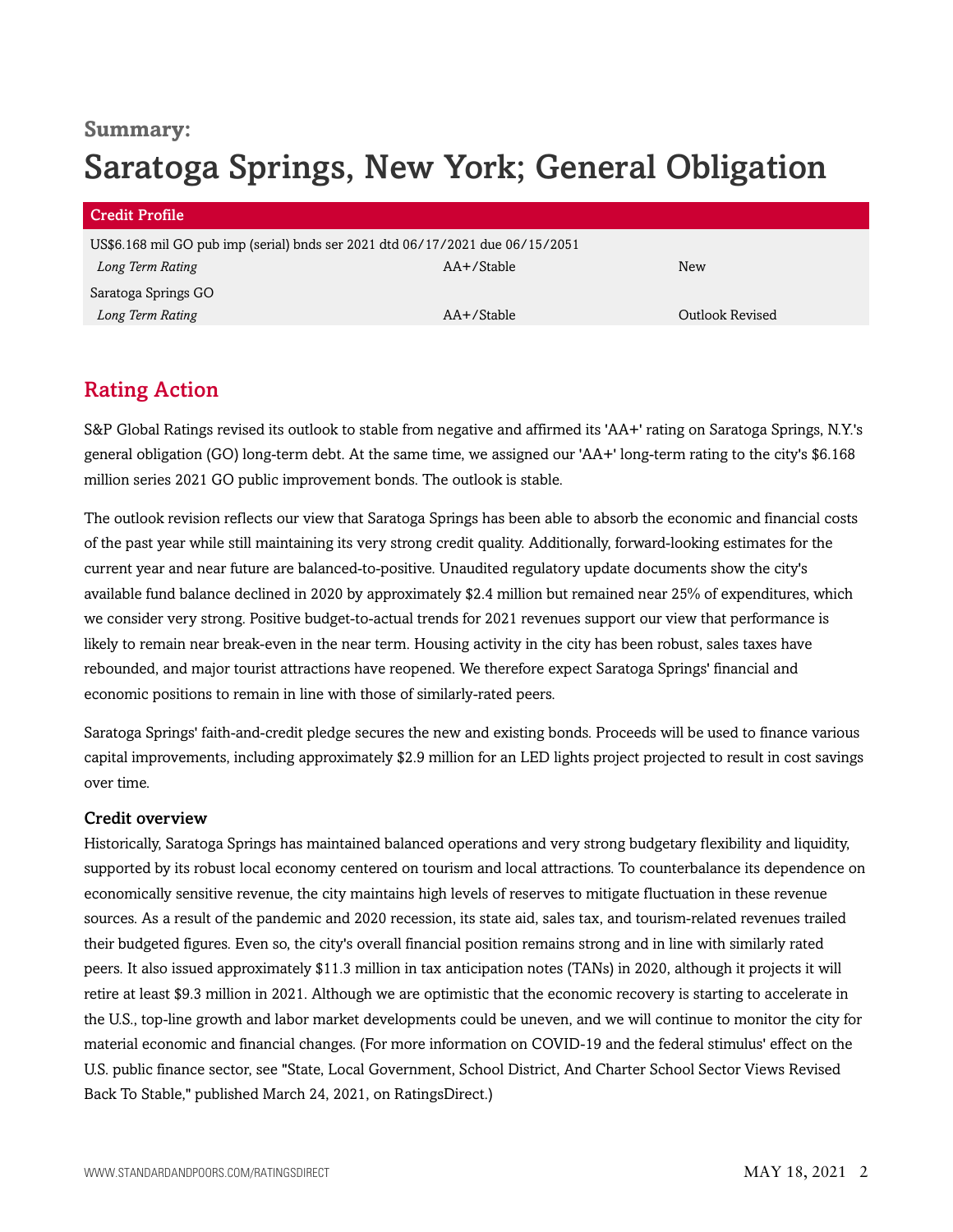The rating also reflects our view of the city's:

- Very strong economy, with access to a broad and diverse metropolitan statistical area (MSA);
- Strong management, with good financial policies and practices under our Financial Management Assessment (FMA) methodology;
- Adequate budgetary performance, with balanced operating results in the general fund but an operating deficit at the total governmental fund level in fiscal 2019;
- Very strong budgetary flexibility, with an available fund balance in fiscal 2019 of 29% of operating expenditures;
- Very strong liquidity, with total government available cash at 21.0% of total governmental fund expenditures and 2.9x governmental debt service, and access to external liquidity we consider strong;
- Very weak debt and contingent liability profile, with debt service carrying charges at 7.3% of expenditures and net direct debt that is 139.9% of total governmental fund revenue, and a large pension and other postemployment benefit (OPEB) obligation and the lack of a plan or mechanism to sufficiently address it, but low overall net debt at less than 3% of market value; and
- Strong institutional framework score.

#### Environmental, social, and governance factors

The rating incorporates our view regarding the health and safety risks posed by the COVID-19 pandemic and how it affects demand for Saratoga Springs' tourist attractions and revenues. Absent the implications of COVID-19, we consider Saratoga Springs' social risks in line with those of the sector. The outlook revision partly reflects the abatement of health and safety risks stemming from the pandemic represented in the easing of social restrictions as well as general economic stability in the city. We analyzed its environmental risks relative to its economy, management, financial measures, and debt and liability profile, and determined that they are in line with our view of the sector standard. In our view, given the lack of state statutory authority for local governments in New York State to prefund OPEB contributions through a dedicated trust, we believe governance risks are somewhat elevated compared with those of peers where OPEBs are an implicit subsidy or where they are more easily modified.

### <span id="page-2-0"></span>Stable Outlook

#### Downside scenario

We could lower the rating if continued negative operating results cause the city's available general fund balance to substantially decline or if it was unable to align recurring revenues and expenditures after federal stimulus programs expire.

#### Upside scenario

We could raise the rating if the city maintains its very strong financial position while reining in elevated fixed costs and formalizing additional long-term financial planning.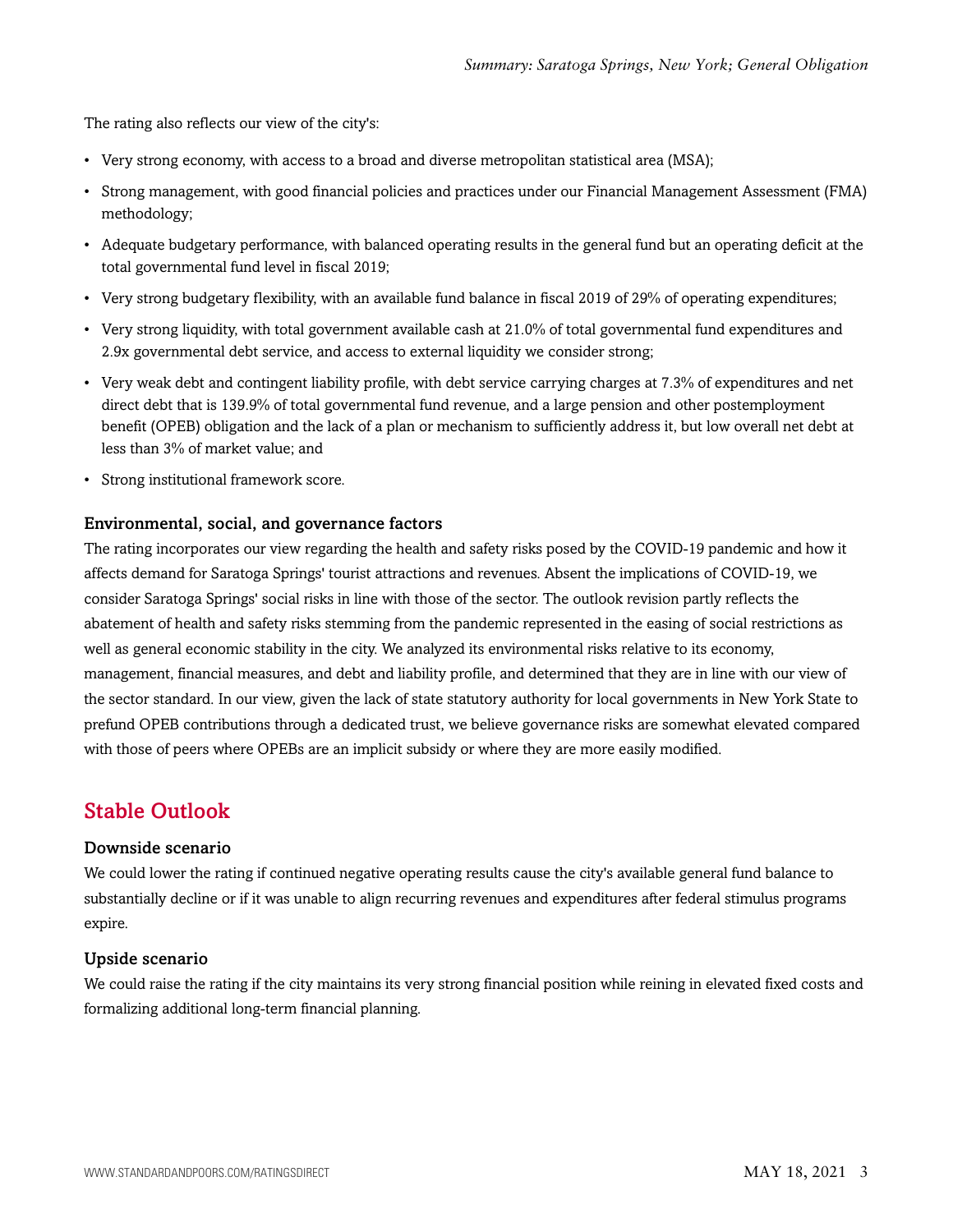# <span id="page-3-0"></span>Credit Opinion

#### Very strong economy

We consider Saratoga Springs' economy very strong. The city, with ad population of 27,215, is in Saratoga County in the Albany-Schenectady-Troy MSA, which we consider to be broad and diverse. It has a projected per capita effective buying income of 152% of the national level and per capita market value of \$195,625. Overall, market value grew by 2.1% over the past year to \$5.3 billion in 2021.

The county unemployment rate was 3.4% in 2019 and 6.7% in 2020. Rapidly evolving economic conditions as a result of COVID-19 affected the labor market in uneven ways (see "Economic Outlook U.S. Q2 2021: Let The Good Times Roll," March 24, 2021). Despite the city's tourism sector and the region's seasonal homes, unemployment in Saratoga County was the fourth-lowest among the state's 62 counties. Saratoga Springs' unemployment rates have historically remained below state and county levels. We will monitor the longer-term effects of the current downturn on the labor market and the economy overall.

Officials continue to report optimism from storeowners, and the city has recorded strong sales tax receipts starting with fourth-quarter 2020 results. First-quarter 2021 receipts were the strongest quarterly print that the city has generated. Management also provided housing realty data reflecting a 9.4% annual increase in sale prices in 2020, illustrating heightened demand for residential property in the city over the past year. It notes that the real estate market also continues to thrive. March 2021 mortgage tax receipts were approximately 60% higher than they were for the same period in 2019.

A large portion of Saratoga Springs' economic activity involves tourism and education, with attractions including Saratoga Race Course, Saratoga Casino & Raceway, and Saratoga Performing Arts Center (SPAC). These attractions were vulnerable to the effects of social distancing and other decisions made to protect the health and safety of the community from COVID-19 spread. The Saratoga Race Course opened on July 16, 2020, but remained closed to spectators. It is expected to open from July 15 to Sept. 6 in 2021 at 20% capacity, although officials project the capacity limit will increase absent worsening COVID-19 trends in the state. SPAC events are also slated to begin in June (revised from the July opening expected earlier this year). Saratoga Casino reopened in September 2020. The city's convention center has events booked for June and expects activity to revive later in the year. Management notes that hotel occupancy rates are climbing and expects activity will approximate 2019 levels near the end of summer. To some extent, these tourist activity projections assume a continued easing of social distancing requirements and progress minimizing COVID-19's spread and case count. A surge in cases, including from new variants, could disrupt economic activity's rebound. Additionally, we will continue to monitor for demand for tourism, although current trends from Saratoga Springs are positive.

#### Strong management

We view the city's management as strong, with good financial policies and practices under our FMA methodology, indicating financial practices exist in most areas, but that governance officials might not formalize or monitor all of them on a regular basis. Highlights include:

• Management's revenue and expenditure assumptions are conservative. It uses three-to-five years of historical data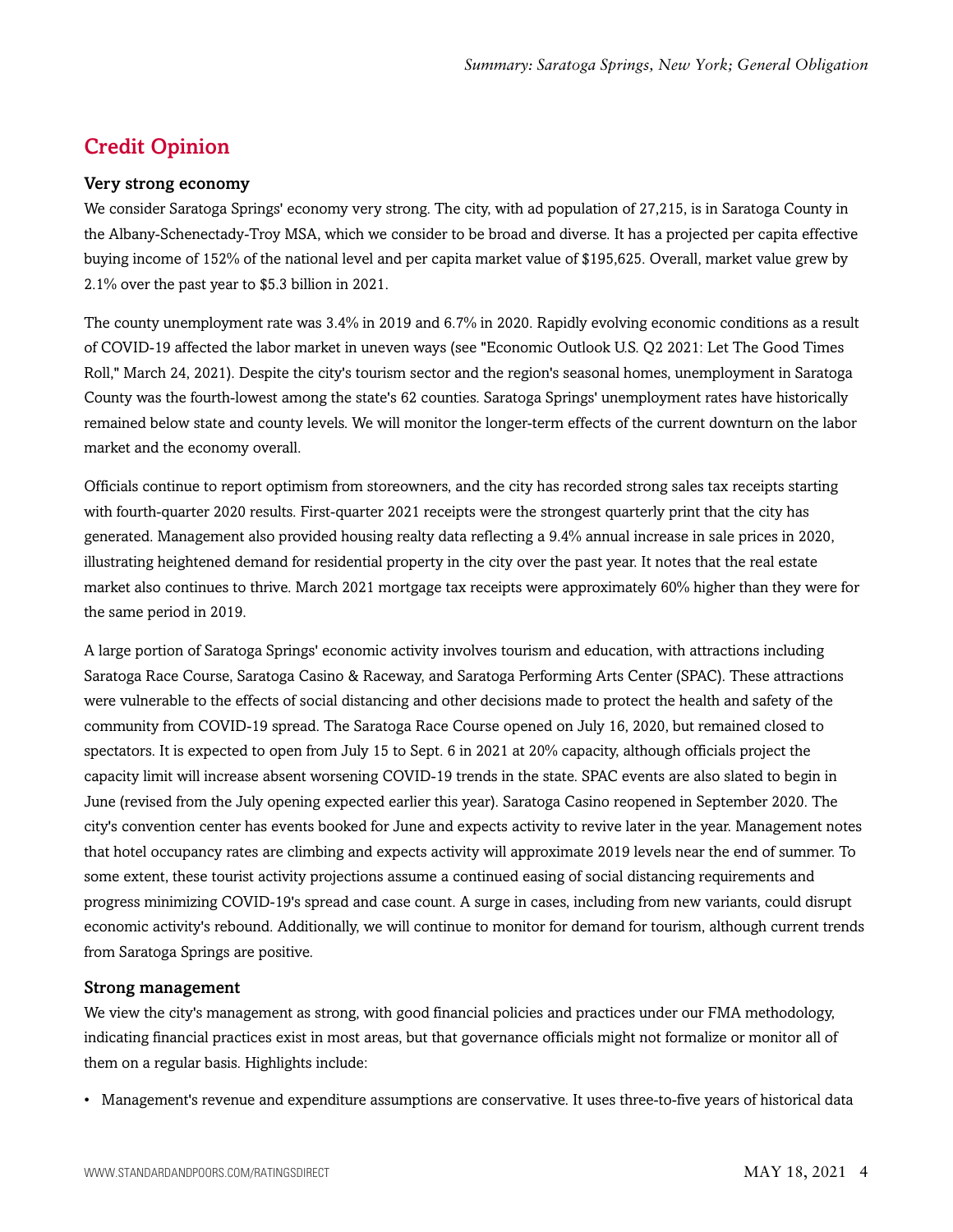when developing the budget and provides the council with quarterly reports on budget-to-actual results.

- While the city lacks a formal long-term financial plan, it maintains a six-year capital improvement plan that details funding for each project.
- The city's investment management policy follows state guidelines; outside of what management presents in the audit, it informally reports cash to the council at various times throughout the year.
- Its debt policy adheres to state statutes and contains qualitative stipulations for structuring, issuing, and managing debt.
- A formalized reserve and liquidity policy requires the maintenance of unassigned general fund balance at 10%-25% of the budget. With city council approval, management can use amounts exceeding 25% to fund one-time expenses. If the balance decreases to less than 10%, management will prepare and submit a plan to the council to restore the fund balance to the minimum target by either the next budget year or another appropriate period.

#### Adequate budgetary performance

Saratoga Springs's budgetary performance is adequate, in our opinion, reflecting balanced operating results in the general fund of 0.3% of expenditures in 2019, but a 2019 deficit result across all governmental funds of negative 3.9%, as well as an operating deficit in 2020. Our 2019 operating result calculation adjusts for one-time transfers for capital spending. Property taxes generated 39% of general fund revenue in fiscal 2019, followed by nonproperty tax revenue, such as sales and hotel taxes at 32% and state aid at 10%.

Unaudited results for fiscal 2020 show general fund expenditures outpacing revenues by approximately \$3.0 million, or 6.8% of expenditures. The city experienced a decline in its economically sensitive revenues, such as sales and hotel/motel taxes; however, these declines were smaller than management initially expected. Management projections from May 2020 called for a \$14 million-\$16 million decline in total revenues, around one-third of the city's 2020 \$48.5 million budget. Unaudited results were considerably more benign: General fund revenues totaled \$41.3 million, down approximately \$5 million year over year, and general fund expenditures totaled \$44.3, down approximately \$3 million year over year, reflecting midyear expense adjustments. Property tax collections remained strong and mortgage taxes performed very well, although hotel/motel taxes, sales taxes, and fee-based revenue were all down.

The fiscal 2021 budget totals \$46.1 million and includes the use of \$124,000 in fund balance, \$1.0 million from the sale of three municipal properties, and a 6% property tax increase. The revenue budget also includes anticipated federal aid, which management noted that the state comptroller had encouraged. The budget assumed \$5.0 million in federal aid, although current American Rescue Plan figures show it will receive approximately \$3.9 million in 2021 and \$3.9 million in 2022. However, we believe positive budget-to-actual variances could more than offset this shortfall. New York local government finance organizations had initially suggested the state may reduce aid receipts to offset the additional federal funding, although this now appears unlikely. The city's budget held back approximately 40% of proposed Video Lottery Terminal state aid, and it now anticipates receiving the full amount. Strong first-quarter sales tax receipts led officials to project the city would outperform budgeted receipts, which was reduced 33% in the 2021 budget from the original 2020 budgeted number. Management projects that positive revenue trends could result in net revenue overages of nearly \$2.9 million for 2021. The expenditure budget also remains compressed for the year. Therefore, we expect performance will be at least adequate over the next two years. Because federal stimulus funding was included in operating revenues for 2021, and management is likely to include it in the 2022 operating budget as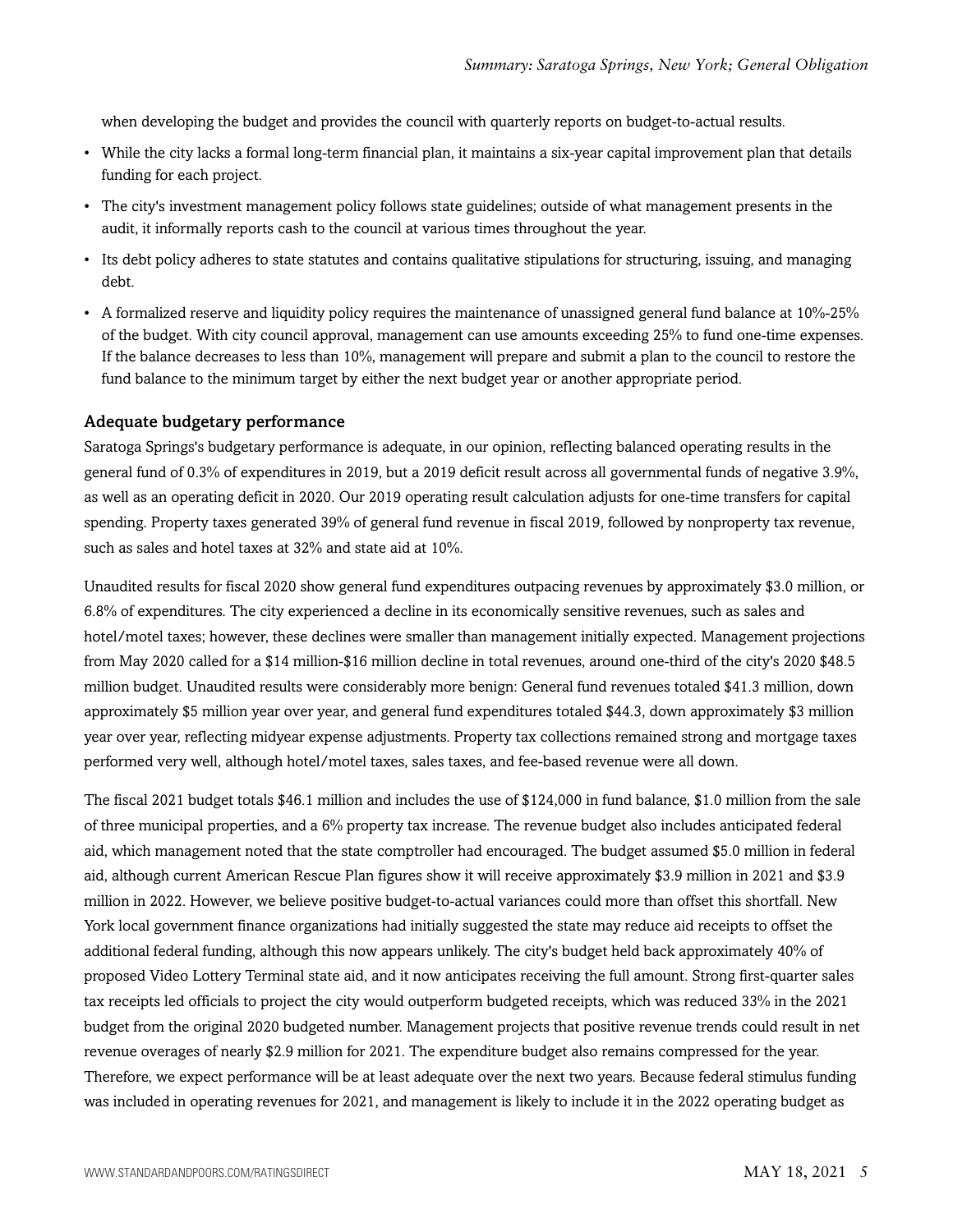well, we will continue to monitor for the city's ability to align recurring revenues and expenses following the stimulus program's expiry. However, it has a track record of producing structurally aligned budgets even with somewhat cyclical revenues.

#### Very strong budgetary flexibility

Saratoga Springs' budgetary flexibility is very strong, in our view, with an available fund balance in fiscal 2019 of 29% of operating expenditures, or \$13.2 million.

Saratoga Springs gradually built its fund balance over the last decade, which has helped maintain its overall credit quality despite the recent fund balance draws. Regulatory financial statements show that assigned and unassigned fund balance totaled \$10.8 million, which would be approximately 24.4% of general fund expenditures. The amount of fund balance anticipated in the 2021 budget is lower than it was in 2019 or 2020 at \$124,000, which provides a better base to generate fund balance at year-end. With unassigned fund balance at approximately 20% of budgeted expenditures, the city remains in line with its 10%-25% policy limits. We believe that positive revenue trends should allow it to maintain fund balance at least near its current levels. Therefore, we do not expect to change our view of flexibility in the near term.

#### Very strong liquidity

In our opinion, Saratoga Springs' liquidity is very strong, with total government available cash at 21.0% of total governmental fund expenditures and 2.9x governmental debt service in 2019.

In our view, Saratoga Springs has strong access to external liquidity, if necessary, demonstrated by its access to the capital markets for GO bonds during the past 20 years. It does not invest aggressively because all its holdings are in cash. The city has consistently had very strong liquidity, and we do not expect these ratios to change. We note that it sold a one-year \$6.3 million TAN in June 2020 and privately placed a one-year \$5.0 million TAN in December. Neither note has unusual clauses of default or acceleration provisions, nor do they represent nonremote contingent-liability risks, in our view. The city intends to retire the June note in 2021 and projects it will retire at least \$3.0 million of the December note and roll the remaining \$2.0 million. If the positive budget-to-actual trends the city has realized so far continue throughout 2021, management estimates it will retire the full note.

#### Very weak debt and contingent liability profile

In our view, Saratoga Springs' debt and contingent liability profile is very weak. Total governmental fund debt service is 7.3% of total governmental fund expenditures, and net direct debt is 139.9% of total governmental fund revenue. Overall net debt is low at 1.6% of market value, which is, in our view, a positive credit factor. In our opinion, a credit weakness is Saratoga Springs' large pension and OPEB obligation, without a plan or mechanism in place that we think will sufficiently address it.

Following this issuance, we calculate that the city will have approximately \$88 million in direct debt outstanding, including TANs and enterprise debt. Management tentatively plans to issue new debt during the next two years for various capital projects; however, because of current economic conditions, the amount is not firm. As a result of the city's below-average amortization and high pension and OPEB carrying charges, we expect its debt and contingent liability profile will likely remain very weak.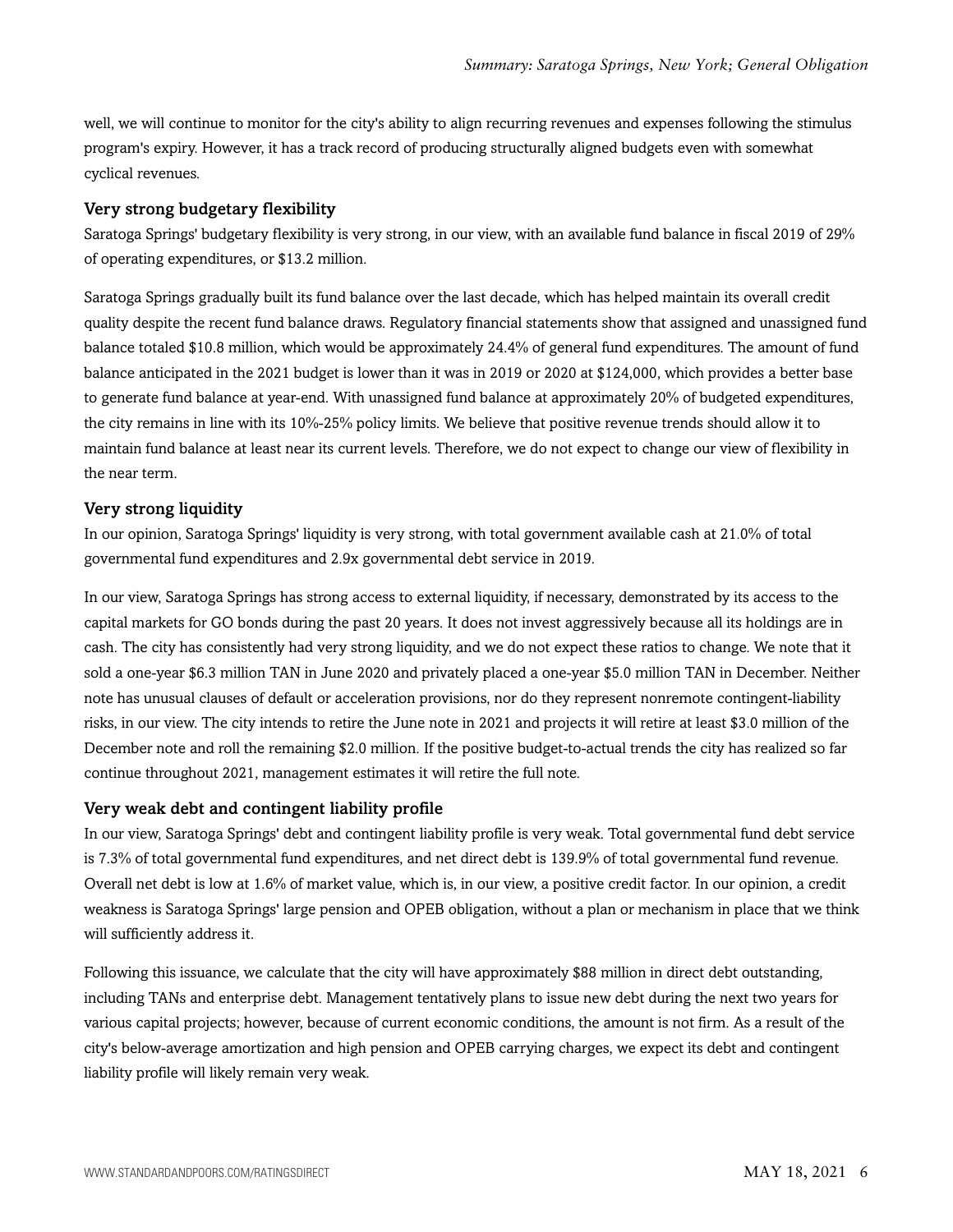Pensions and other postemployment benefits:

- We view pension and OPEB liabilities as a credit pressure for Saratoga Springs, since costs represent a large portion of the budget, coupled with our expectation that costs will likely increase.
- Saratoga Springs funds OPEB liabilities on a pay-as-you-go basis, which, because of claims volatility and medical cost and demographic trends, is likely to lead to escalating costs. While the city has some legal flexibility to alter OPEBs, it cannot prefund these costs, increasing the risk of these benefits creating budgetary pressure, and altering them might not be politically attainable.
- Minimal pressure is expected from pension liabilities, as strong plan funding exists; however, the plans' aggregate cost method essentially creates an open amortization policy using a level-percent pay basis assuming a 3.8% payroll growth rate, which we generally view negatively because the plans will never reach full funding and costs will increase each year.

As of Dec. 31, 2019, the city participated in:

- The New York State and Local Employees Retirement System, 96.3% funded, with a proportional share of the net pension liability (NPL) equal to \$3.1 million.
- The State and Local Police and Fire Retirement System, 95.1% funded, with a proportional share of the NPL equal to \$5.8 million.
- A defined-benefit health care plan that provides retiree health care until death, which is 0% funded and has an OPEB liability of about \$111.9 million.

Saratoga Springs' combined required pension and actual OPEB contributions totaled 13.8% of total governmental fund expenditures in 2019. Of that amount, 8.1% represented required contributions to pension obligations, and 5.7% represented OPEB payments. The city made its full annual required pension contribution in 2019 and 2020. It has looked into increasing the age of OPEB recipients and limiting future benefits through labor negotiations, but we think these measures will have a limited effect on the current unfunded liability. Therefore, we expect the combined pension and OPEB carrying charge will likely remain elevated.

#### Strong institutional framework

<span id="page-6-0"></span>The institutional framework score for New York cities (other than the city of New York) is strong.

## Related Research

- Through The ESG Lens 2.0: A Deeper Dive Into U.S. Public Finance Credit Factors, April 28, 2020
- S&P Public Finance Local GO Criteria: How We Adjust Data For Analytic Consistency, Sept. 12, 2013
- Alternative Financing: Disclosure Is Critical To Credit Analysis In Public Finance, Feb. 18, 2014
- Criteria Guidance: Assessing U.S. Public Finance Pension And Other Postemployment Obligations For GO Debt, Local Government GO Ratings, And State Ratings, Oct. 7, 2019

Certain terms used in this report, particularly certain adjectives used to express our view on rating relevant factors, have specific meanings ascribed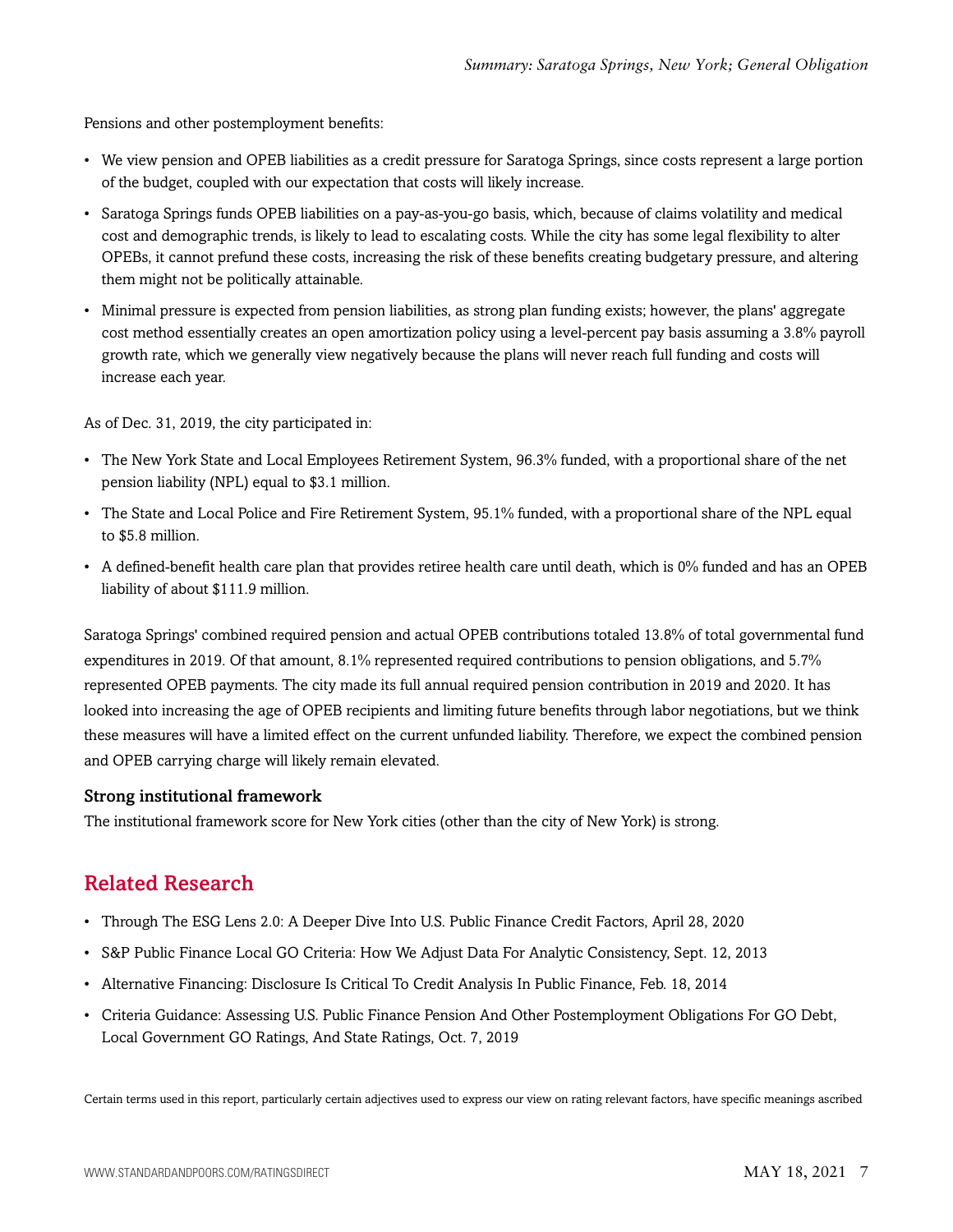to them in our criteria, and should therefore be read in conjunction with such criteria. Please see Ratings Criteria at www.standardandpoors.com for further information. Complete ratings information is available to subscribers of RatingsDirect at www.capitaliq.com. All ratings affected by this rating action can be found on S&P Global Ratings' public website at www.standardandpoors.com. Use the Ratings search box located in the left column.